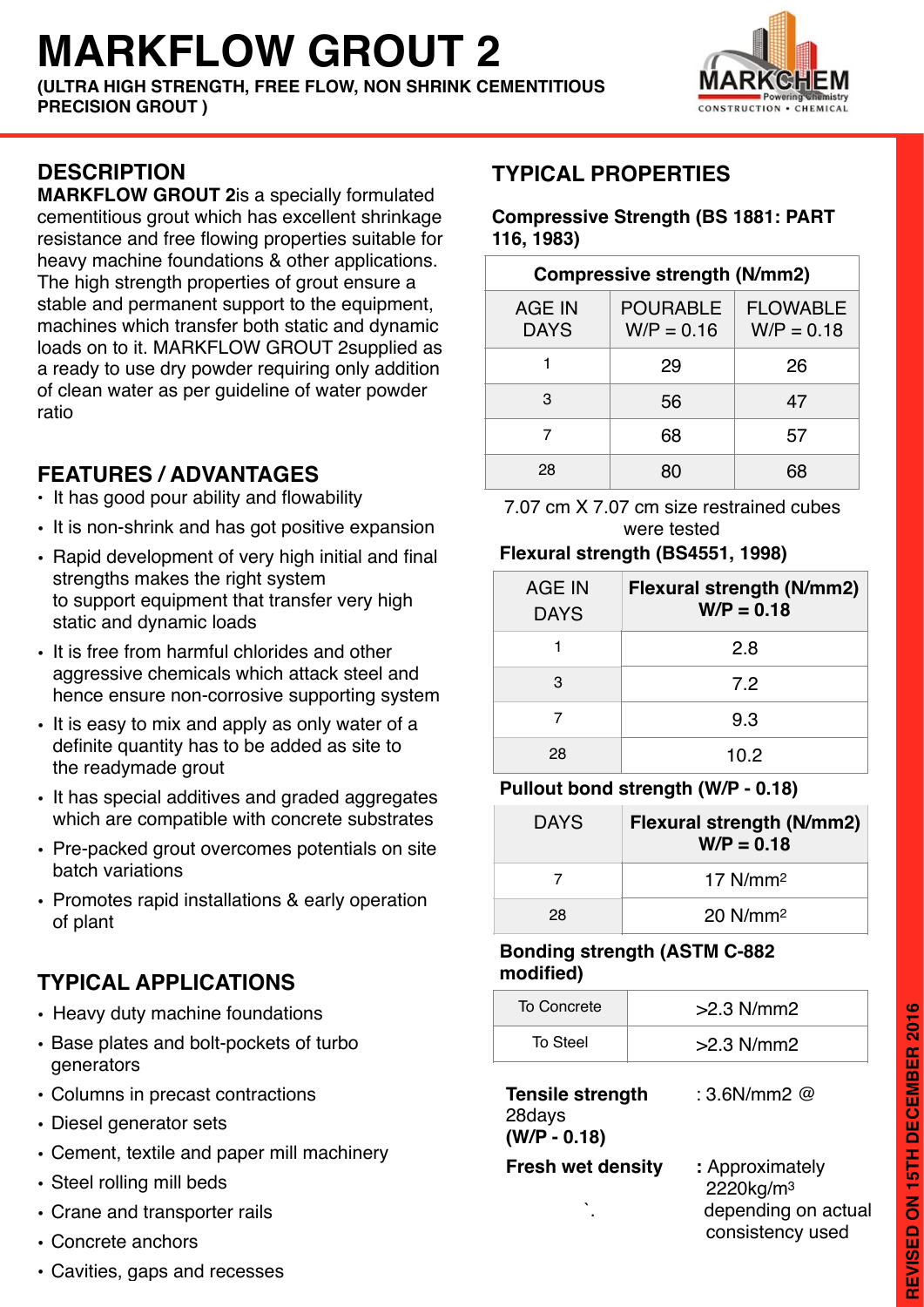# **MARKFLOW GROUT 2**

**(ULTRA HIGH STRENGTH, FREE FLOW, NON SHRINK CEMENTITIOUS PRECISION GROUT )**



| <b>Unrestrained</b><br><b>Expansion</b> | $:2\%$ to 4%                                                                  |
|-----------------------------------------|-------------------------------------------------------------------------------|
| <b>Flow</b>                             | $: 18$ to 24 cm on flow table.<br>Flow Tested as per BS<br>4551 Part-12, 1980 |
| <b>Pot Life</b>                         | : 45 minutes                                                                  |
| <b>Young Modulus</b>                    | : 28 N/mm <sup>2</sup>                                                        |

## **DIRECTIONS FOR USE**

**SURFACE PREPARATION**: Before grouting clean all surfaces coming in contact with **MARKFLOW GROUT 2**. All types of contaminations such as fat, oils. Dust and cement slurry must be removed. The concrete substrate should be thoroughly wetted and saturated with water. The substrate should be prepared by suitable mechanical preparation techniques such as high pressure water jetting, breakers, blast cleaning, scrabbles, etc. The concrete substrates should be pre-soaked with clean water continuously for 2 - 6 hours to ensure a saturated surface dry condition throughout the operation.

Immediately before pouring remove all excess or standing water from within any formwork.

**MIXING**: The quantity of clean water required to be added to a 25kg bag to achieve the desired consistency is given below:

| Pourable | ٠<br>٠ | 4.125 litres |
|----------|--------|--------------|
| Flowable | ٠<br>٠ | 4.500 litres |

The selected water content should be accurately measured into the mixer. The total content should be slowly added and continuous mixing should take place for 5 minutes. This will ensure that the grout has a smooth even consistency. Add enough water into a clean mixing bucket by using a proper water gauge. Add the powder into the bucket slowly and continuously. Mix the fresh mortar with a proper electrical mixer (300-600 rpm) for 4 minutes until having a homogenous consistency. Let the mortar have rest for 4 minutes and re-mix for 30 seconds

**Bolt Pockets:** Depending on the size of the bolt pockets, 50-100% clean 10mm sound aggregates by weight of grout consumption should be incorporated to economise on grout and also to keep the heat of hydration low. When the thickness exceeds 100mm-150mm our technical department may be contacted for advice. There must be at least 12 hours gap between bolt pocket and under base plate grouting sequence

**Under Base Plate:** Leak proof strong formwork must be provided to withstand operational stresses while grouting and all edges must be sealed with MARKFLOW GROUT 2 of trowelling consistency to arrest the grout from flowing out of formwork. The sealed edges must be strong enough to resist fluid grout (at-least 1-2 hours after sealing). Hydrostatic head 150-250mm must be provided to enable the free flowing of grout under base plate. Grouting must be continuous until the cavity is completely filled to the desired level. The exposed areas must be kept to a minimum of 100-150mm on the grouting side and 50mm on the opposite side. All exposed areas must be restricted by covering with wooden planks or polythene sheets with sand sprinkled on top of the sheet to avoid cracks on the grouted surface.

**CURING**: On completion of the grouting operation, exposed areas should be thoroughly cured. This should be done by the use of MARKCURE WB curing membrane, continuous application of water and/or wet hessian

## **WORKING TEMPERATURE**

For Low Temperature – When the air or contact surface temperature is 10°C or below warm water between (30 $\degree$ C – 40 $\degree$ C) is recommended to accelerate the strength. Normal precautions should be adopted with cementitious materials in winters. For temperature below 10°C the formwork should be kept in place for at-least 37 hours

For High Temperature – For temperature above 40°C, cool water below 15°C should be used for mixing the grout before placement